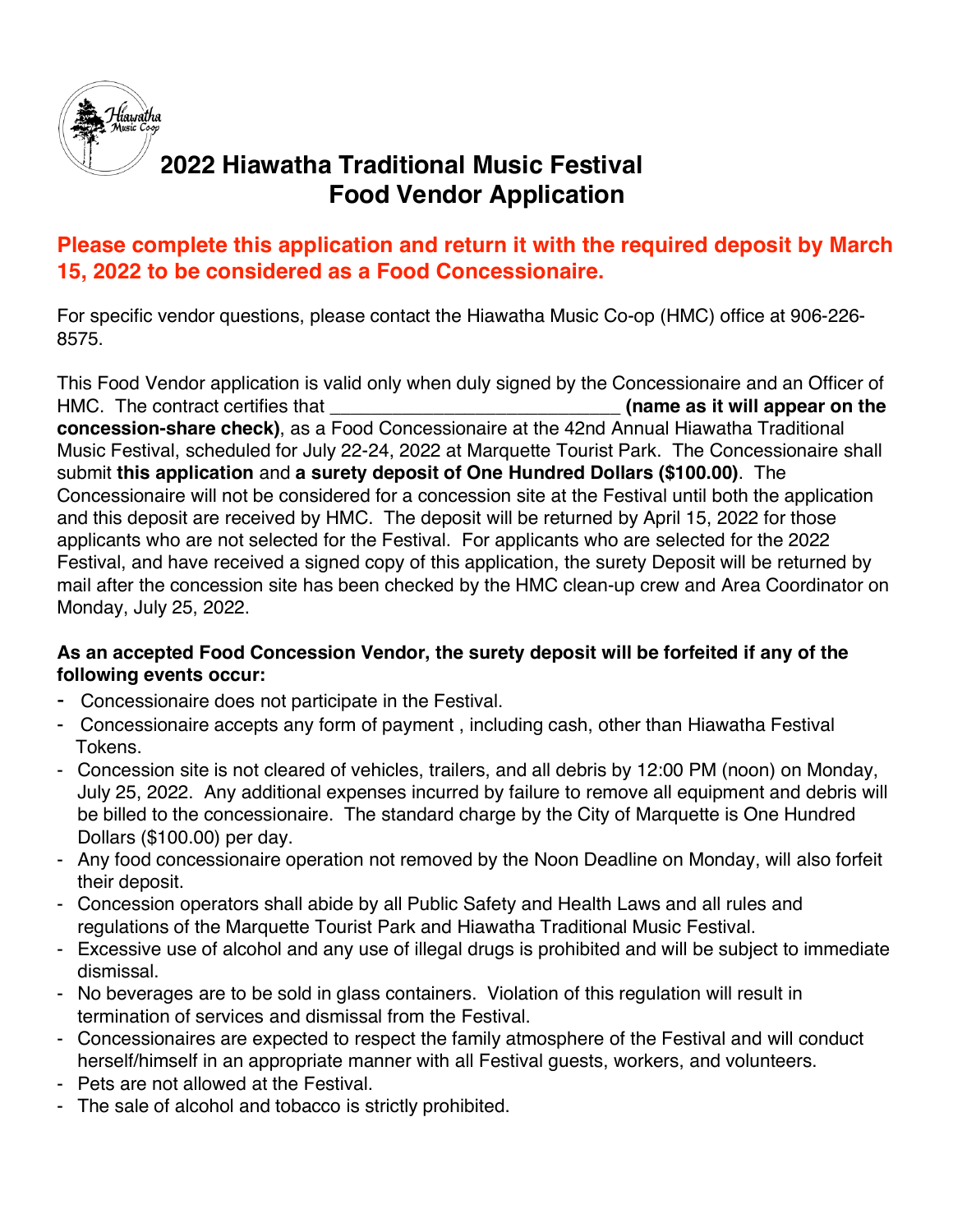## **If selected for the Festival, please choose one of the two Reimbursement levels listed below:**

1) A For-Profit Concessionaire agrees to pay the Hiawatha Music Co-op

**Twelve percent (12%) of gross revenues** from any and all sales at the Festival. For convenience, the concessionaire will receive the following:

**-** Two (2) weekend passes to the Festival.

Additional passes may be purchased by the concessionaire at advanced prices, *during advanced sale dates*, and at regular gate prices one week prior and up to the festival

- **-** One (1) on-site vehicle parking pass.
- 2)A For-Profit Concessionaire agrees to pay the Hiawatha Music Co-op

### **Fifteen percent (15%) of gross revenues**

from any and all sales at the Festival. For convenience, the concessionaire will receive the following:

- **-** Four (4) weekend passes to the Festival. Additional passes may be purchased by the concessionaire at advanced prices, *during advanced sale dates*, and at regular gate prices one week prior and up to the festival
- One (1) on-site vehicle parking pass.

All sales shall be transacted using the medium of exchange provided by the HMC for the Festival in the form of wooden tokens (\$5.00, \$1.00, and 25-cent denominations). Food prices must be set in increments of 25-cents. Start-UpTokens will be made available prior to 1:00 PM, Friday July 22, 2022. The concessionaire will be reimbursed by check, by Friday, July 28, 2022. Each concessionaire is responsible for remitting the 6% sales tax to the Michigan Department of Treasury. A list of Festival concessionaires will be submitted to the Michigan Department of Treasury.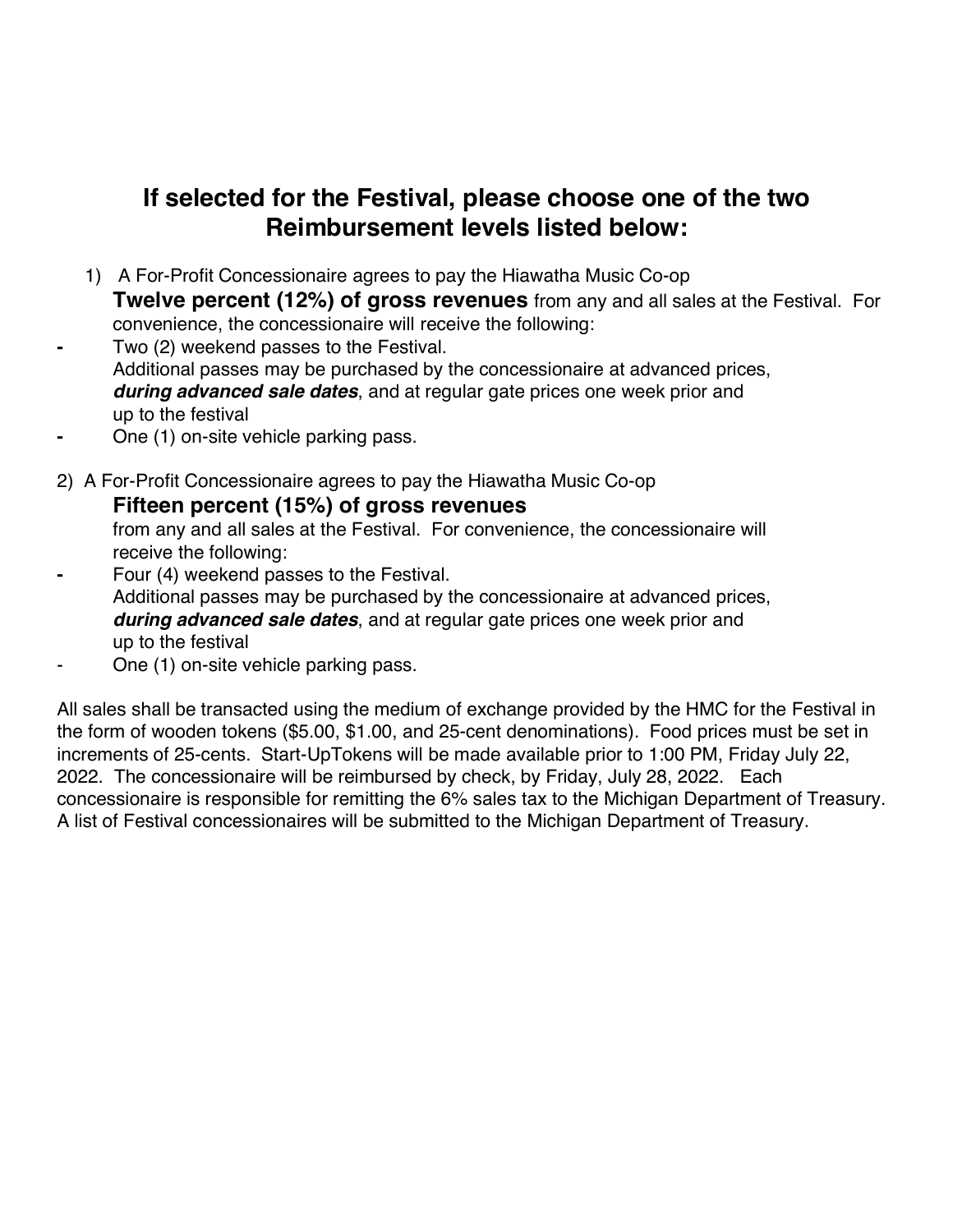# **SET-UP**

Entry into the Festival grounds can begin as early as 5:00 PM Thursday, July 21, 2022 but must be completed by 11:00 AM, Friday, July 22, 2022. The concessionaire shall NOT proceed with the sale of food and beverages until the following are complete:

### 1) **Concessionaire has been inspected by the on-site Electrician**.

### **HMC abides by the City of Marquette Electrical code. All electrical hook-ups are via Ground Fault Interrupt (GFI) connections.**

The HMC on-site electrician is available to service HMC equipment only and will help you connect to the power source. HMC electrician cannot be used for maintenance or repair to, or inside your vendor unit. HMC will provide 110-volt service for each concession unit from a central location.

You should bring:

- **-** Two or more 20-30 foot heavy duty, three (3) prone grounded extension cords.
- **-** If you have additional electrical needs, including 220-volt service, please contact the HMC representative prior to the Festival.
- **- Concessionaires will have access to power up to 50 amps. Any additional power needs will need to be discussed and cleared prior to the festival.**
- **- Generators are not permitted at the Hiawatha Music Festival.**
- *- Please complete the attached form outlining your electrical needs.*

## **2) Concessionaire has been inspected by the Marquette County Health Department**.

All vending operations must comply with Michigan's Design Operation Criteria for temporary food service establishments, Type-I, Type-II, Type-III. Each concessionaire must have, on site, their temporary FOOD SERVICE LICENSE for the Health Department Inspector to examine. You must obtain this license prior to the Festival. Concessionaires cannot be cleared to operate without the Food Service License. Please contact the Marquette County Health Department at 906-475-4195 if you have questions and to obtain your food service license.

## **3) Concessionaire has been inspected by the Marquette City Fire Marshall**.

The Marquette Fire Department requires that all tenting, canopy materials, and tarps be fireproof. Each concessionaire set up for cooking must have a fire extinguisher of 3-5 lbs. in size with a 1 or 2 A rating for ordinary combustibles, 10 or 20 B rating for oil and grease fires, and a C rating for use on charged electrical fires. Please contact the Marquette Fire Marshall if you have any questions about set-up. The fire department may be able to loan you an extinguisher for the weekend. If you use a fire extinguisher from the Fire Department, it will labeled as such and must be turned in to the Area Coordinator or Monitor prior to leaving the festival.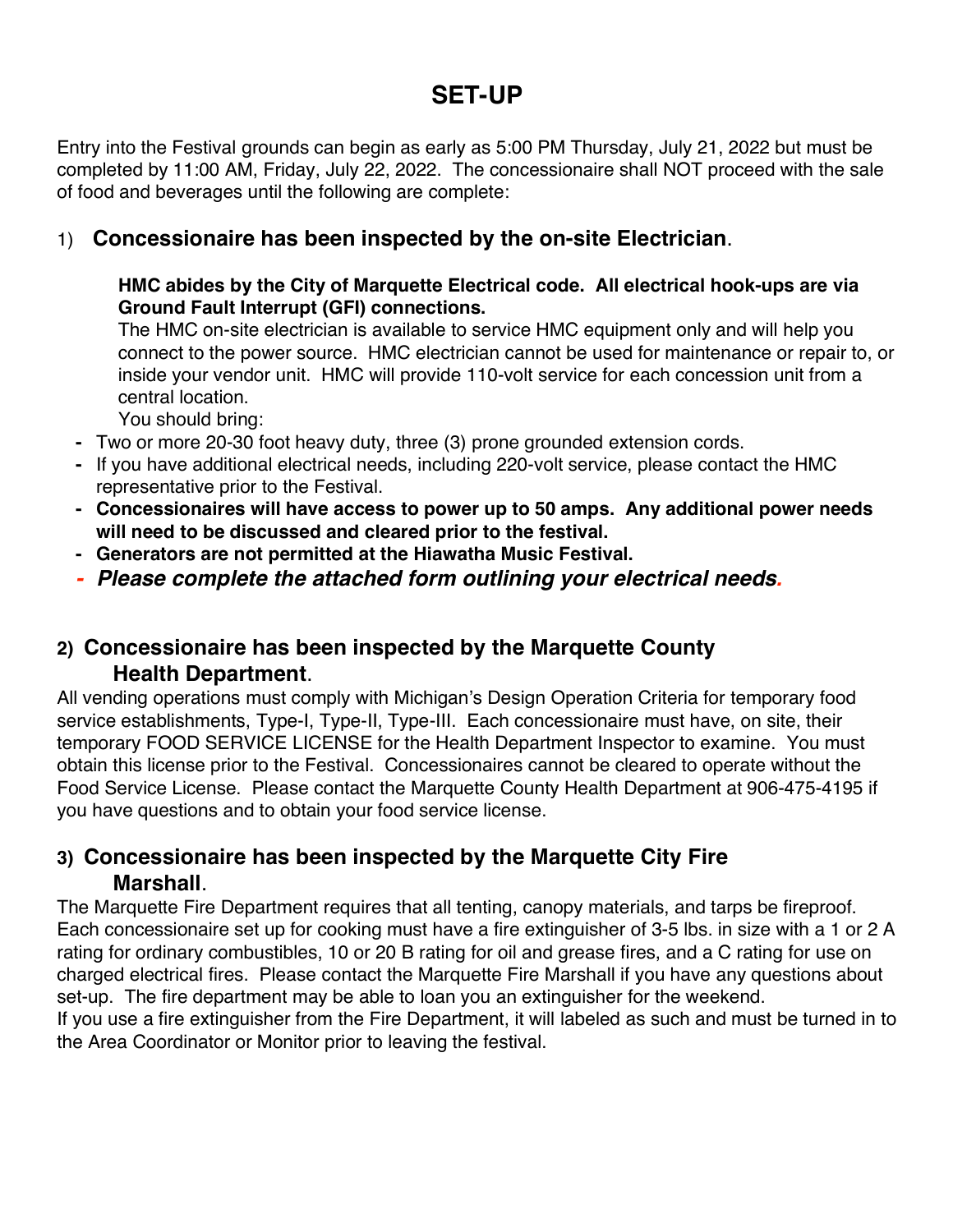# **Operation and Festival Logistics**

- **Security**: Regular police patrols, park supervision, and volunteer security will take place in the park during the Festival. HMC will not be responsible for any property damage or loss.
- **Water**: A sink is available behind the rest rooms in the vending area. The water facilities are for equal use by all vendors.
- **Parking:** Parking is very limited, on site. Each concessionaire is provided one parking pass. Additional parking passes may be available depending on need and availability. Additional parking passes, if approved, will be sold to the concessionaire at regular pass price if purchased prior to the opening of the Festival. Please do not park at the entrances of, or within, the vendor area.
- **Your site:** You will be assigned a designated Vendor site. An HMC representative will be available to assist you in finding and situating your vendor unit on the site.
- **Camping:** A limited number of concession camp tags are available. If you and/or your employees wish to camp at the Festival, please notify HMC in advance with the following information:
	- Area in which you wish to camp (See Tourist Park map, on line or at the Tourist Park entrance office).
	- **-** The number of tent tags needed.
	- **-** The names of the persons occupying the tent site.

**Wrist bands**: All persons must wear and display the 2022 HMC Festival wrist band when on the Festival grounds. Do not remove the wrist band if you leave the grounds. The wrist band is not transferable and is valid for the weekend. Additional wrist bands may be purchased as described in compensation information, above, depending on Reimbursement level.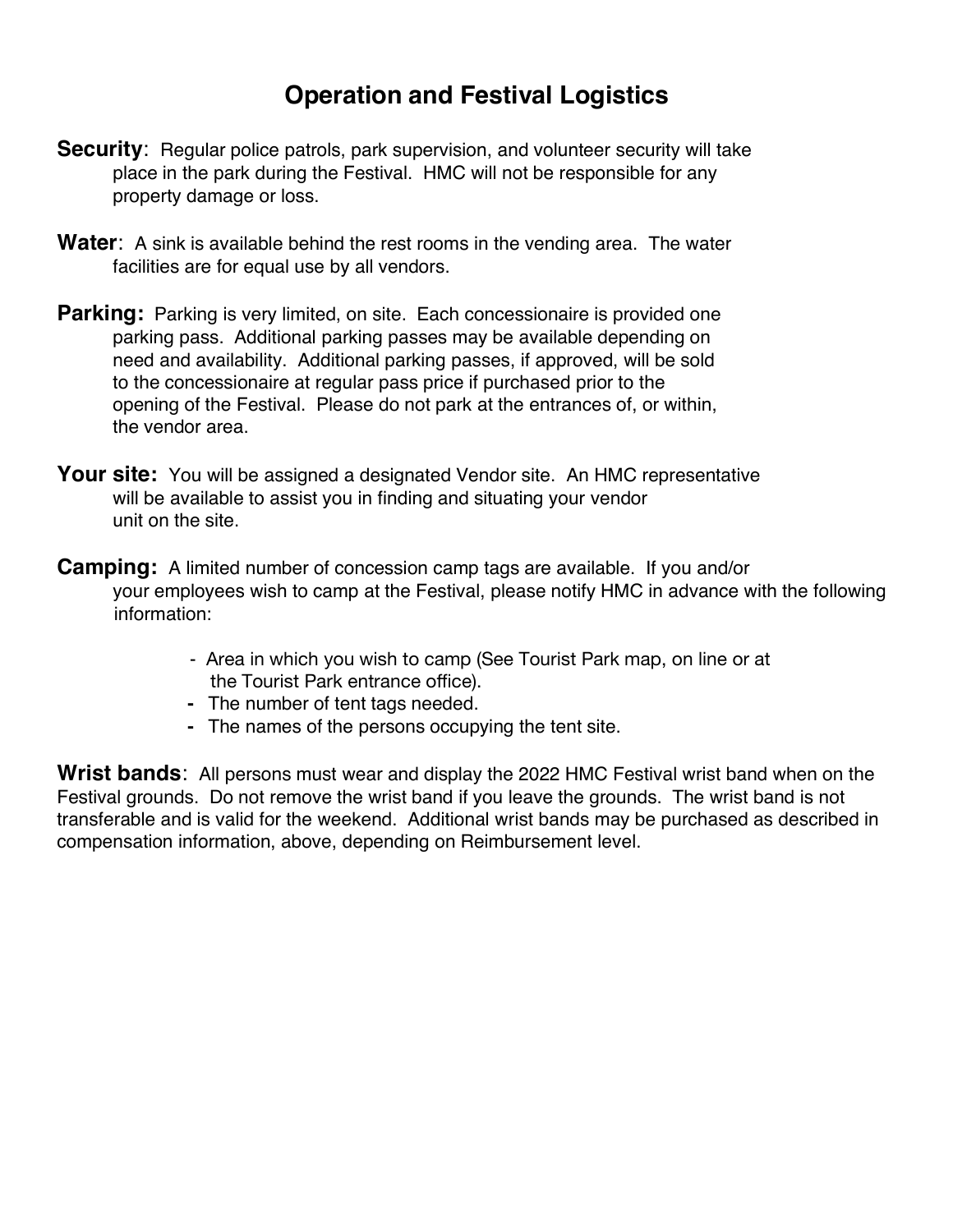# **Concession Unit Electrical and Space Requirements**

**Please provide a description of your Concession unit** (please include hitches and

overhangs as well as awnings):

Length: Width:

**Do you use any additional shelters, awnings, or tents on your concession site?** If so, please provide:

Length: Width:

**Do you have a storage unit for which you will need access?** If so, please describe any access needs.

Length: Width: Power:

**What are you power needs** (50 amp max unless discussed and approved prior to the festival)?

**Please list you electrical appliances and the amperage needs of each unit:**

**Do you use propane?** (if so please check for local regulations regarding the use and securing of propane tanks).